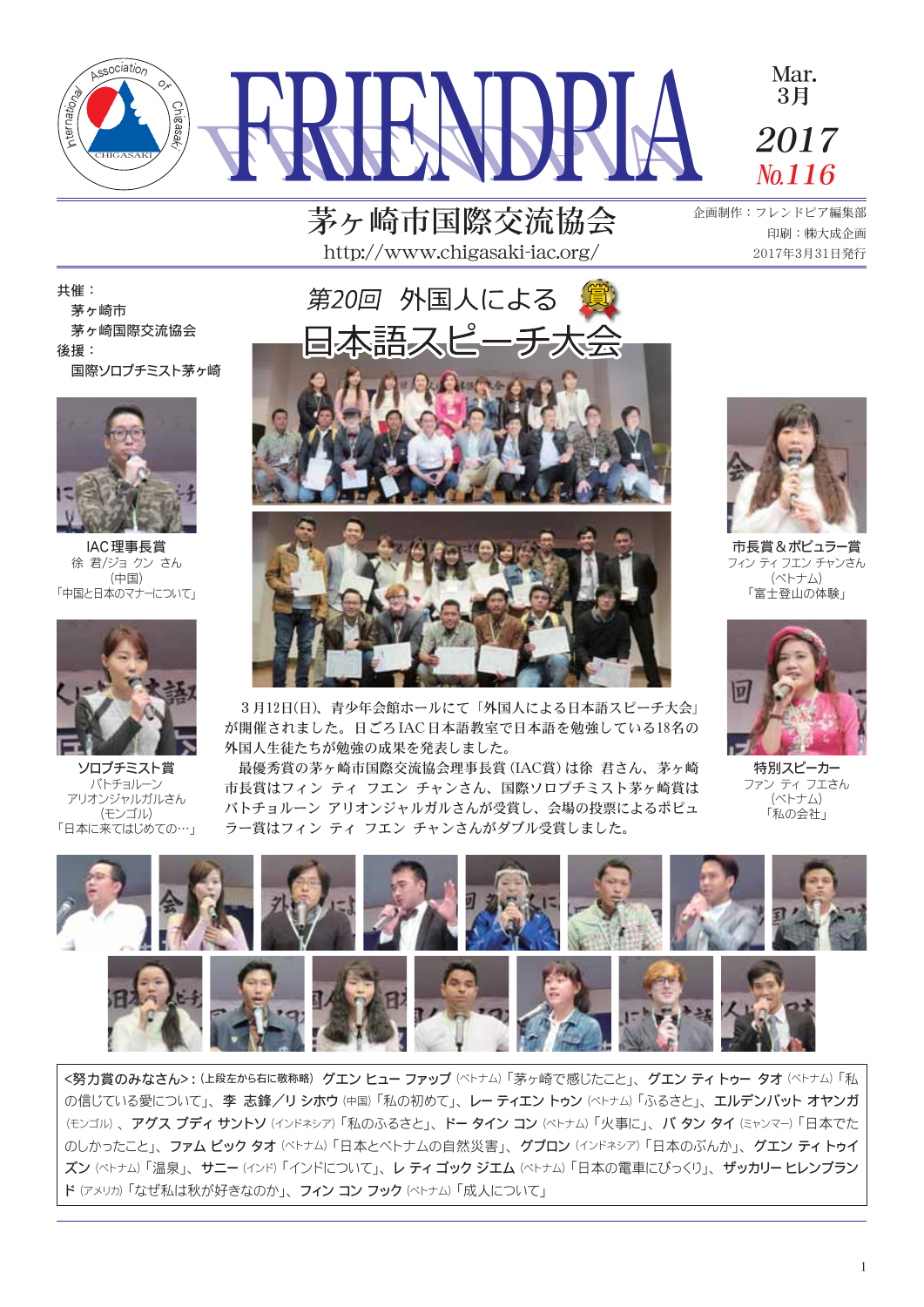# 2016年度 I A C 定期総会



6月4日(土)、茅ヶ崎市役所分庁舎コミュニティホールにて、2016年度の定期総会が服部市長と滝口市議会副議長を来賓として 迎え開催されました。総会は2015年度の活動報告及び決算報告と2016年度の活動計画と予算案が審議され承認されました。その後、 役員改正により11名の理事が選出され、新理事長として野村寛氏が副理事長に、栗田康雄氏、福村典子氏(事務局長兼務)が選出 され、承認されました。出席者数は51名、委任状提出者は119名でした。

# 大岡祭パレード

4月17日(日)、大岡越前祭に18名の日本語日曜教室の外国人生徒が参加しましたが、生憎の雨のためパレードは中止となりまし た。せっかく仮装したので、写真だけパチリ!



フランス人大学生ホームスラ

7月7日(木) 松籟庵にて着物の着付けと茶道体験







7月30日(土) 日本語スピーチ大会では6名の学生がスピーチ



7月4日、フランス航空宇宙大学院大学の学生11名がやって来ました。

7月9日(土) 歓迎会ではパフォーマンスを披露



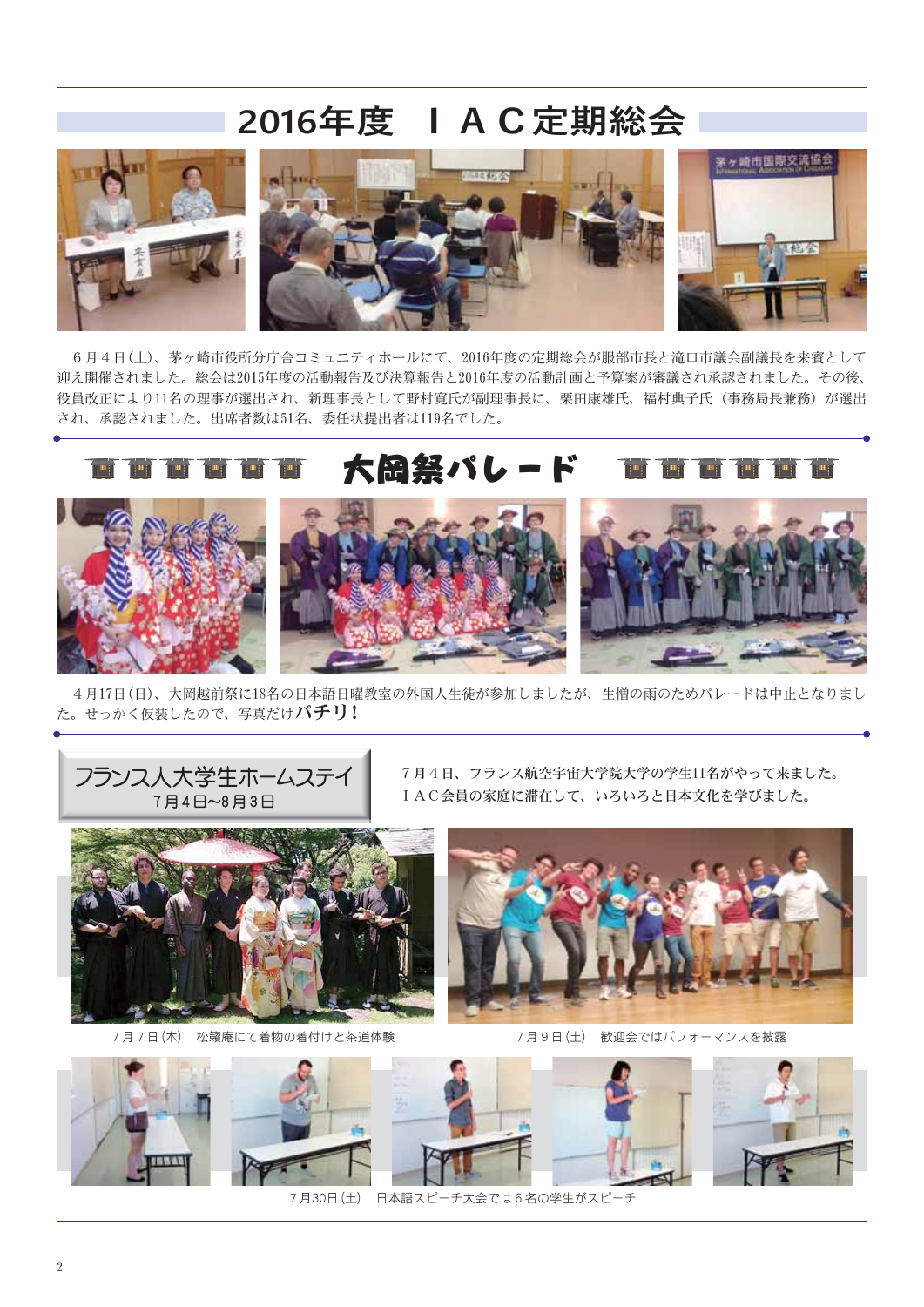

12月11日(日)、茅ヶ崎市役所分庁舎5階の会議室にてイヤーエンドパーティが開催されまし た。来賓の服部市長や滝口市議会副議長も参加され、お世話になった外国人講師や日本語教室 の生徒など大勢の外国人も参加して、総勢134名(内会員85名)のみなさんで会食を楽しみまし た。サルサを踊ったり、中国語で歌を歌ったり、ゲームをしたり、さまざまな余興で盛り上が りました。





青少年国際理解教育

IAC青少年国際グループからは、円蔵中学と 萩園中学の国際理解教育のために外国人講師を派 遣しています。

9月29日(木)は円蔵中学校にて5か国(中国、 韓国、ペルー、コロンビア、インドネシア)6名 の講師、11月8日(火)は萩園中学校にて5か国 (中国、韓国、コロンビア、インドネシア、タイ) 6名の講師が授業を行い、中学1年の生徒たちと 楽しみました。





オーストラリア人大学生ホームステイ 11月25日~11月28日



11月25日(金) 鶴嶺高校で英語の授業に参加

11月25日から3泊4日、オーストラリアの大学生8名が茅ヶ崎に ショートステイしました。



11月26日(土) 着付けとお茶を体験@松籟庵&歓迎会@柳島記念館